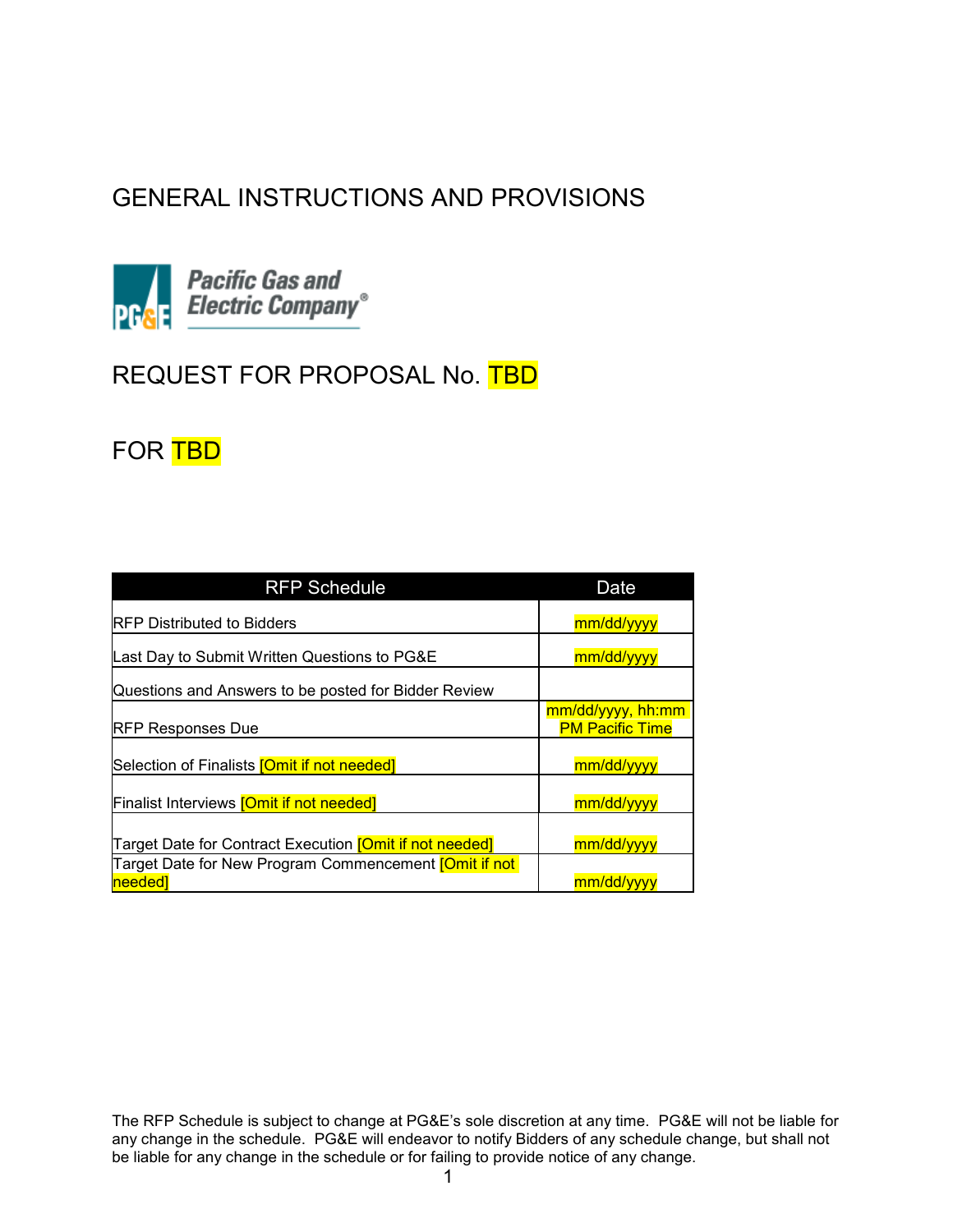

# TABLE OF CONTENTS

| 1.0  |                                                  |  |
|------|--------------------------------------------------|--|
| 2.0  |                                                  |  |
| 3.0  |                                                  |  |
| 5.0  |                                                  |  |
| 6.0  | BIDDER QUESTIONS AND REQUESTS FOR INFORMATION  5 |  |
| 8.0  |                                                  |  |
| 9.0  |                                                  |  |
| 10.0 |                                                  |  |
| 11.0 |                                                  |  |
| 12.0 |                                                  |  |
| 13.0 |                                                  |  |
| 14.0 |                                                  |  |
| 15.0 |                                                  |  |
| 16.0 |                                                  |  |
| 17.0 |                                                  |  |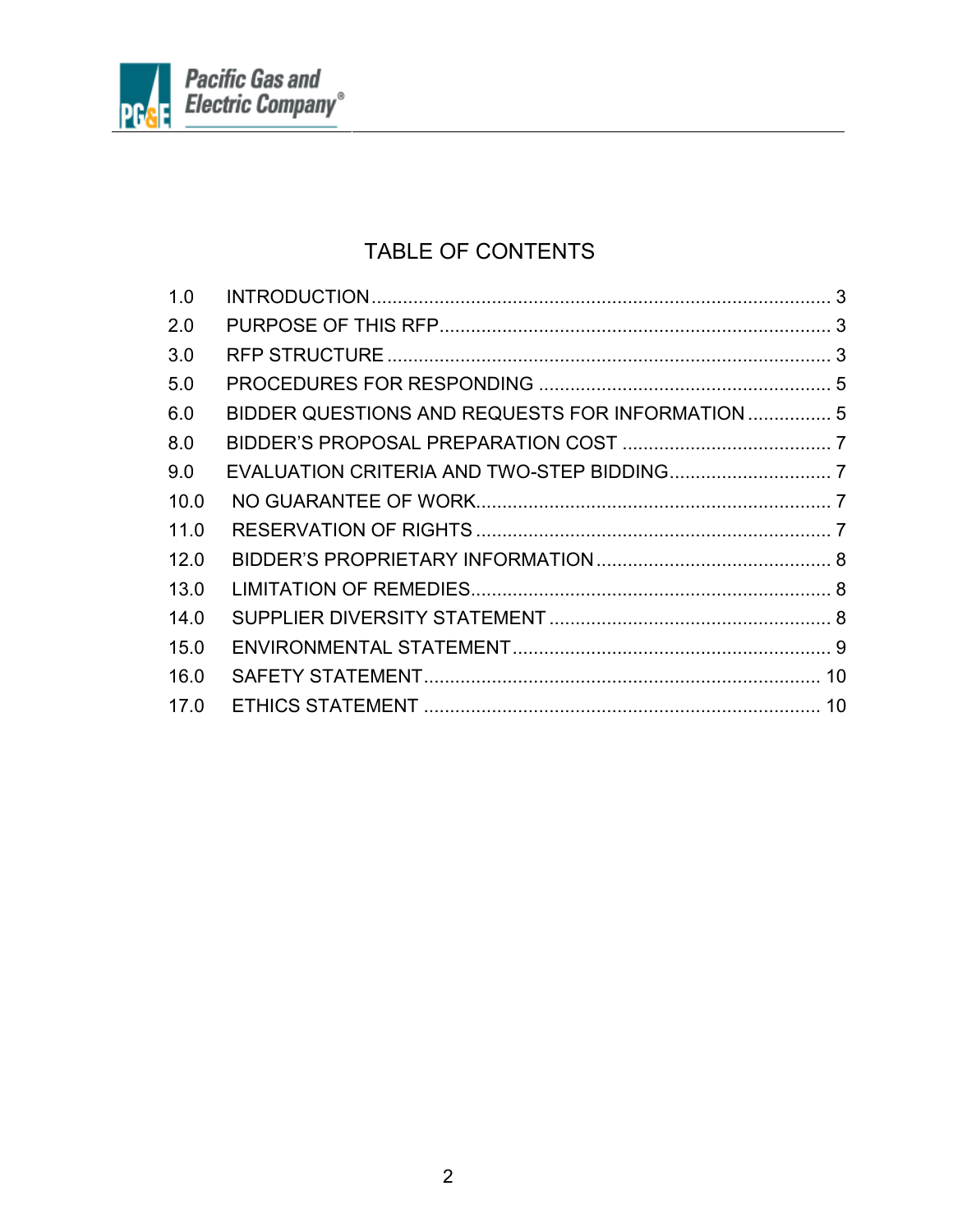## 1.0 INTRODUCTION

Pacific Gas and Electric Company (PG&E), incorporated in California in 1905, is one of the largest combination natural gas and electric utilities in the United States. Based in San Francisco, PG&E is a wholly owned subsidiary of PG&E Corporation. PG&E's operations are regulated by the California Public Utilities Commission (CPUC) and other regulatory agencies.

There are approximately 20,000 employees who carry out PG&E's primary business the transmission and delivery of energy. PG&E provides natural gas and electric service to approximately 14 million people throughout a 70,000-square-mile service area in Northern and Central California. Our customers include over 20,000 schools, 3,000 hospitals, 20,000 high-tech companies and 700 military facilities. As the primary natural gas and electric service provider for Northern and Central California, PG&E's service area stretches from Eureka to Bakersfield, and from the Pacific Ocean to the Sierra Nevada. PG&E provides electricity to over 4.9 million customers and natural gas to over 3.9 million customers.

PG&E is committed to enhancing its supply base to include contractors who can contribute to PG&E's corporate values, including diversity, safety, environmental stewardship, and corporate integrity. The RFP evaluation process is intended to provide opportunities for successful firms to expand their business with PG&E, new firms to establish business with PG&E, and for PG&E to realize reductions in costs, both internal and external, while experiencing enhanced commitment to corporate values. This will be an exciting opportunity for PG&E and its suppliers – both current and new – to reshape the way we work together and to improve PG&E's operations.

## 2.0 PURPOSE OF THIS RFP

The purpose of this RFP is to solicit bids for **TBD**.

## **· TBD**

- 3.0 RFP STRUCTURE
	- 1. "General Instructions," describes the RFP structure and applicable bid submittal instructions.
	- 2. "Certificates & Forms," is a collection of certificates that must be produced and forms that must be completed and returned via Power Advocate as part of each Bidder's proposal submittal.
	- 3. "Statement of Work and Specific Conditions," describes the work that selected Bidder will be performing and PG&E's specific terms and conditions for this work. [Tailor this subsection for your RFP. The SOW and Specific Conditions may be replaced with a questionnaire and/or pricing sheet.]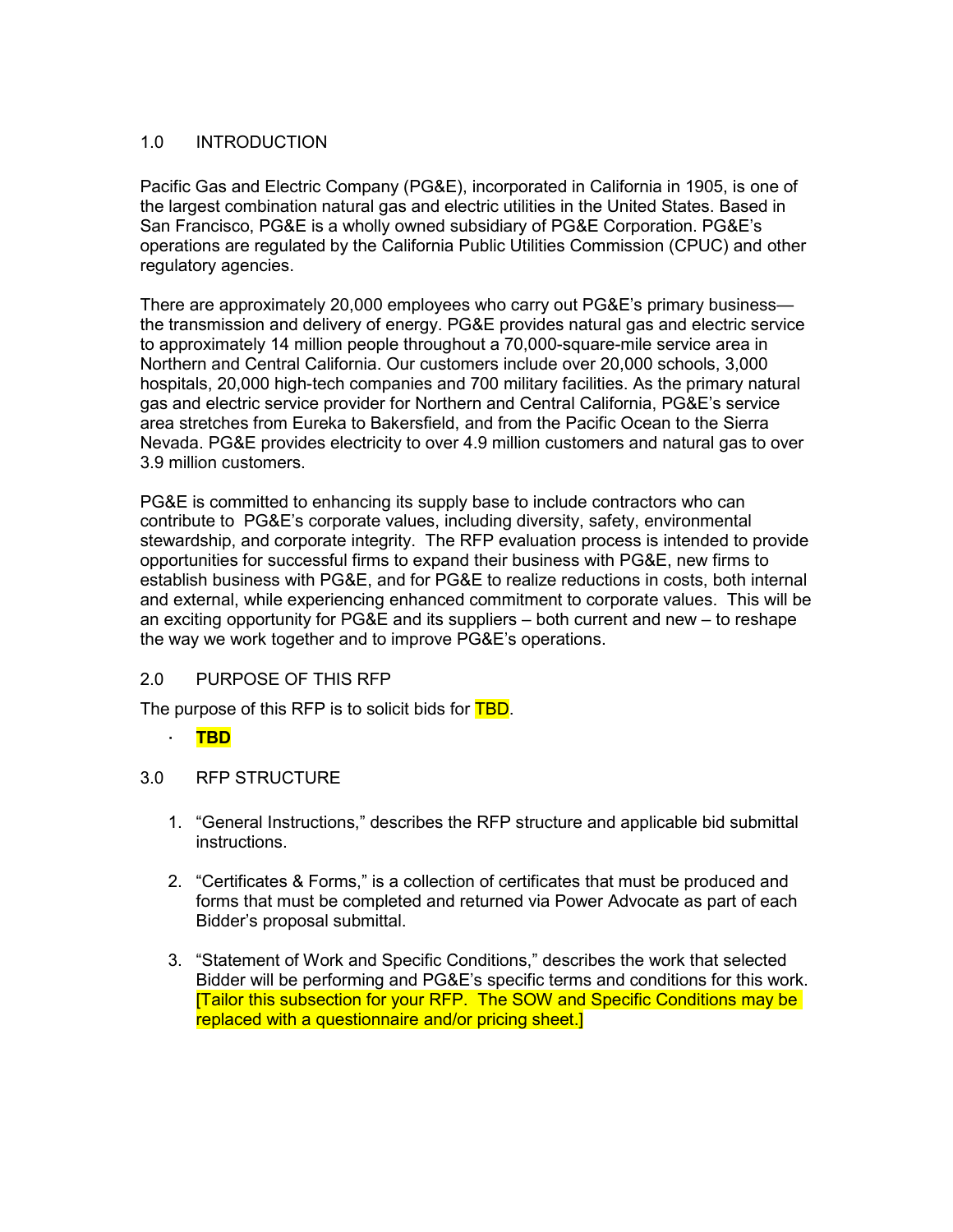

- 4. "Supplier Diversity", "Green", and "Safety" Questionnaires All Bidders must respond to these questions. Responses to this information are to be uploaded by Bidder into Power Advocate.
- 5. "General Conditions," are contractual terms included in any contract awarded.

#### 4.0 SUBMITTAL INSTRUCTIONS

REQUIRED SUBMITTALS: Bidders must submit their proposal(s) with the documents below.

Non-disclosure Agreement: A PG&E non-disclosure agreement (NDA) that is submitted by Bidder. Bidder has submitted an NDA to receive this RFP. In the event PG&E does not have Bidder's NDA, Bidder will be required to provide one.

Transmittal Letter: By signing the Transmittal Letter provided, Bidder agrees to be bound by all contractual elements of its Proposal and these RFP General Instructions.

Compliance Certificate: Bidder shall complete, sign and submit one copy of the Compliance Certificate for the Injury and Illness Prevention Program.

**Exceptions to General Conditions: Bidder shall indicate any exceptions to the General** Conditions on the General Conditions document via "Track Changes" and shall upload the revised document in Power Advocate. Bidders are encouraged not to make changes to the General Conditions with their Proposals. Bidder's conformance to the terms and conditions in the General Conditions may be valued in the evaluation process. For this reason, Bidders are strongly encouraged to make minimal or no changes to the General Conditions.

Supplier Diversity, Green, and Safety Questionnaires: Bidder shall provide detailed answers to all questions, or applicable supporting documents, via Power Advocate.

List of Subcontractors and Disbursement Record: Bidder shall fill out this form labeled Exhibit 1A.

[Tailor this section for your RFP. The content below is a sample only]

PROPOSAL: Bidder's proposal must include the following sections.

- 1. Table of Contents
- 2. Introduction (3-page limit)
	- a. In this section, Bidder shall summarize its understanding of the requirements, its approach to fulfilling them, and should explain why Bidder believes PG&E should select Bidder's firm.
- 3. Scope of work by task
	- a. Bidder shall propose a methodology for addressing the major tasks listed in the Statement of Work and Specific Conditions.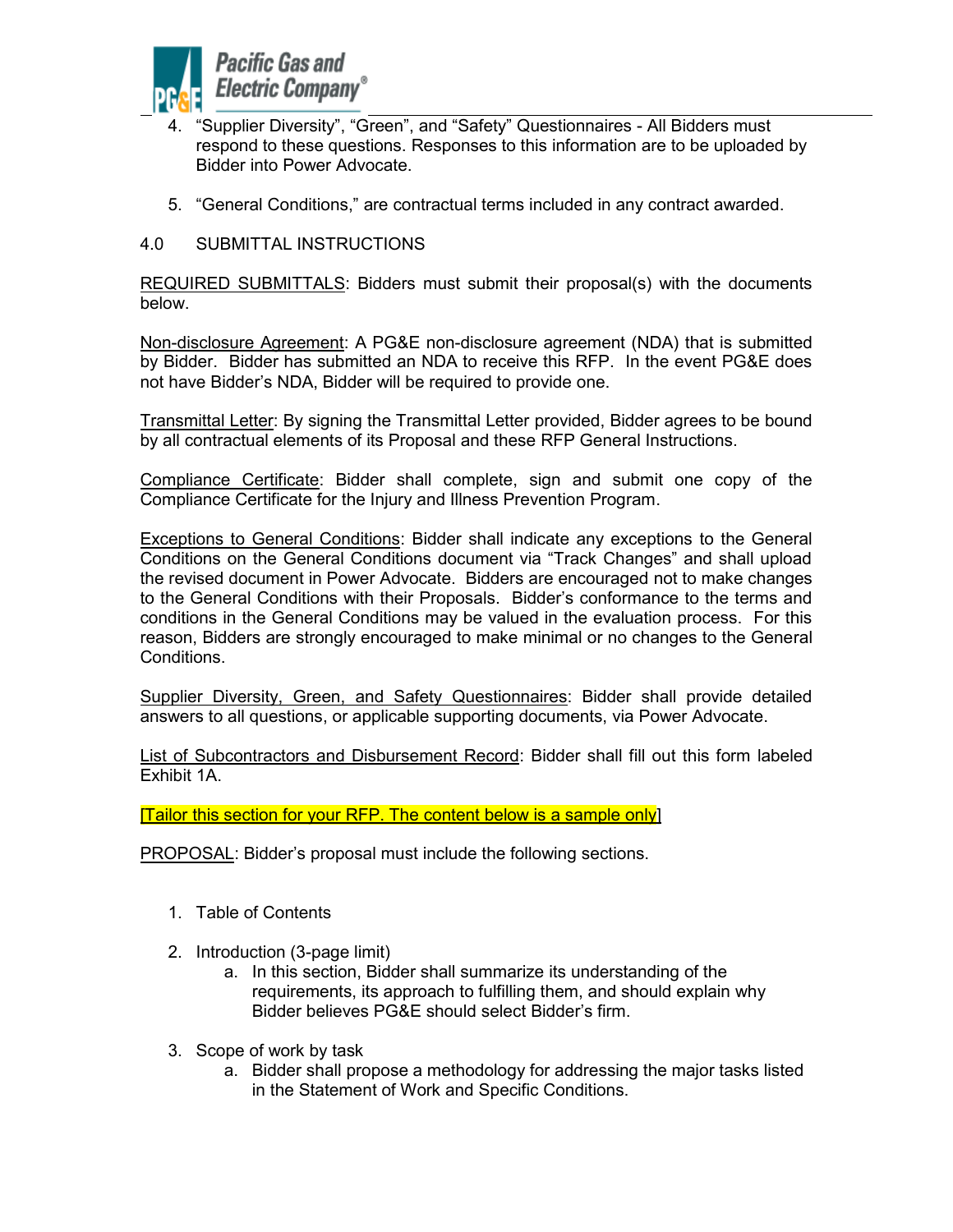- 4. Project management structure and qualification of key personnel
	- a. Bidder shall provide a clear description of the responsibilities of each of the key personnel. If you don't already have the personnel, discuss your staffing proposal. Note: Key personnel shall not be replaced or removed during the course of the project without prior written consent of PG&E Project Manager.
- 5. Timeline, staffing plan and cost summary by task (3-page limit)
	- a. A timeline for completing the major tasks and deliverables.
	- b. Hourly rates for each of the contributing key personnel or employee category (principal consultant, analyst, etc.).
	- c. Bidder shall provide a cost summary showing the cost of each task and the total cost for the program or project.
- 6. Detailed exceptions (if any; 1-page limit)
	- a. Bidders who are unable to comply with any part of the terms and conditions of the RFP "Statement of Work and Specific Conditions" shall state the exceptions explicitly in their Proposals.
- 7. Full resumes of all principal personnel except clerical
- 8. Any other information important for Bidder's Proposal (2-page limit)
- 9. Responses to any other items in RFP not included above.

Bidders are asked to adhere to this specific format to aid the project team in its efforts to efficiently evaluate all information. Reponses that deviate from the requested format will increase the time required to review and evaluate its contents and may disqualify Bidders.

#### 5.0 PROCEDURES FOR RESPONDING

Bidder must utilize the Power Advocate website to respond to this RFP.

Bidder's Proposal must be uploaded to the Power Advocate website no later than **hh:mm PM Pacific Time on mm/dd/yyyy** (Due Date). **Proposals received after that time will not be accepted.**

#### 6.0 BIDDER QUESTIONS AND REQUESTS FOR INFORMATION

If Bidder has questions regarding this RFP, Bidder shall submit questions in the Power Advocate website via the "Messaging" Tab. Questions from Bidders are due no later than hh:mm PM Pacific Time on mm/dd/yyyy. Questions submitted after this deadline may not be answered.

Answers to Bidder questions will be posted on the "RFx" Tab in Power Advocate. These answers are available to all Bidders. PG&E reserves the right to not answer any question.

7.0 AGREEMENT BY BIDDER TO PARTICIPATE IN THIS RFP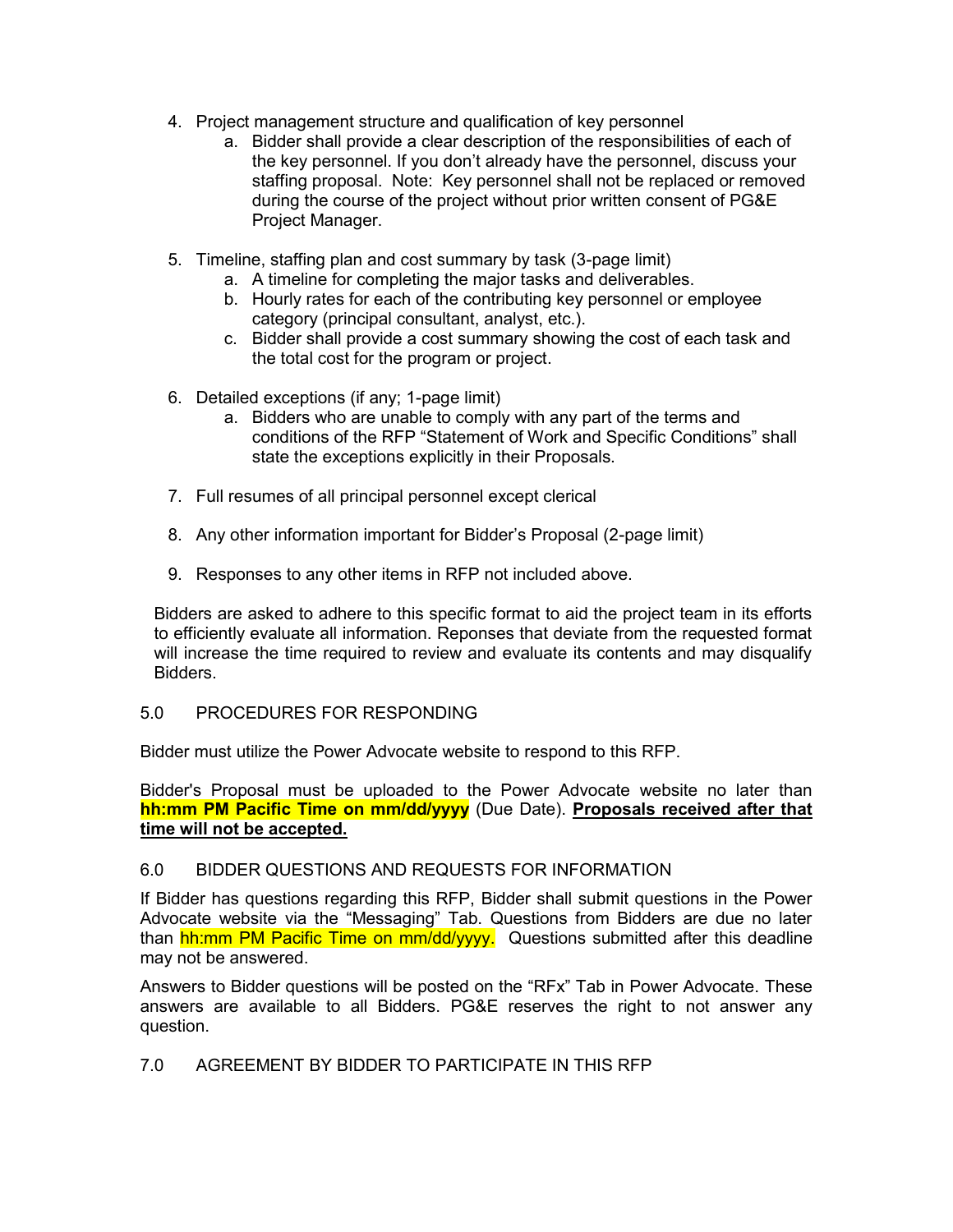

Each entity submitting a Proposal in this RFP is a Bidder. A Bidder may be an individual owner, corporation, partnership or joint venture. Bidder agrees to be bound by the following terms and understands any breach of these terms may result in Bidder's disqualification.

- 1. Each Bidder (a) agrees to be bound by all terms, conditions and other provisions of this RFP and any changes or supplements to it that may be issued by PG&E.
- 2. Bidder has had the opportunity to seek independent legal and financial advice of its own choosing in submitting its proposal and attached appendices.
- 3. Bidder has obtained all necessary authorizations, approvals and waivers, if any, required of Bidder as a condition of: (i) submitting its proposal and, if Bidder's proposal is selected; (ii) executing a contract with PG&E in the form submitted with its proposal.
- 4. Bidder is submitting its proposal subject to all applicable laws.
- 5. Bidder's proposal shall be non-revocable and must be valid for at least onehundred and twenty (120) days from the Due Date of this RFP.
- 6. Bidder agrees to only contact the PG&E designated person named below concerning this RFP. Any attempt to communicate with any other PG&E employee, consultant, or agent of PG&E about this RFP may result in Bidder's proposal being disqualified.

Name of Sourcing Lead for this RFP email: email address for the Sourcing Lead

- 7. Bidder has not and will not engage in, communications with any other Bidder concerning any terms contained in Bidder's proposal, unless explicitly authorized by PG&E. Bidder has not and will not engage in any activities in violation of State or Federal antitrust laws or other unlawful or unfair business practices in connection with the RFP ("Prohibited Communication Activities"). Notwithstanding the foregoing, Bidder may engage in communications with its advisors, counsel, experts or employees or subcontractors who will provide services in Bidder's proposal. Bidder may engage in communications with other Bidders submitting a Proposal in the RFP and their advisors ("Other Bidders"), so long as: (1) Other Bidders are under common ownership and control with Bidder; (2) Bidder and Other Bidders do not engage in Prohibited Communication Activities; and (3) in the event Bidder and Other Bidder share a common advisor, Bidder has, prior to sharing communications with such Other Bidder and the common advisor, provided PG&E with (a) notice of such Other Bidder and common advisor and (b) an attestation that Bidder has not and will not engage in Prohibited Communication Activities with either the Other Bidder or the common advisor.
- 8. Bidder is not an affiliate of PG&E, PG&E Corp., or any of their subsidiaries or affiliates.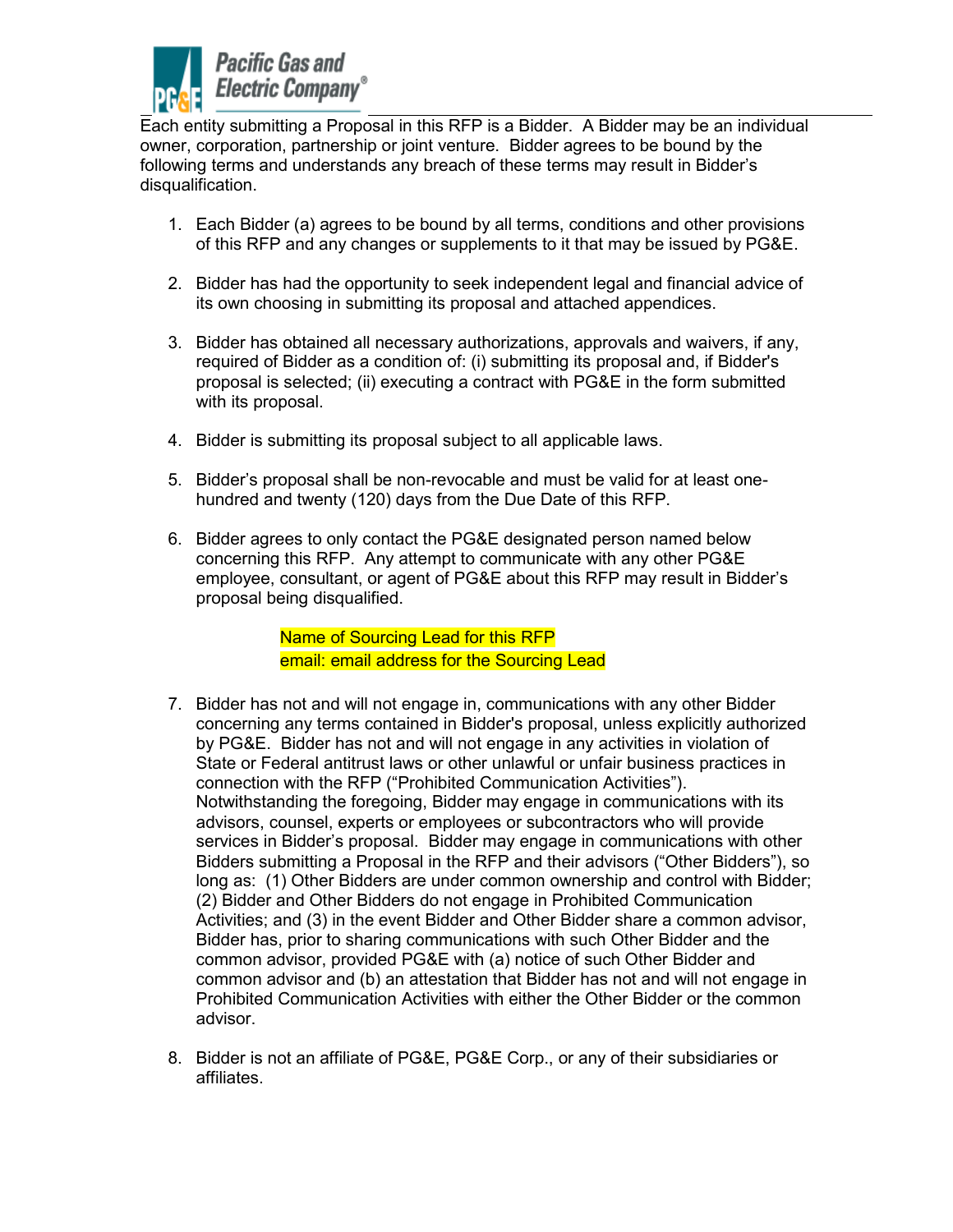9. Bidder will promptly notify PG&E of any change in circumstances that may affect its ability to fulfill the terms of its Proposal.

## 8.0 BIDDER'S PROPOSAL PREPARATION COST

Any and all costs or expenses incurred in preparing, modifying or submitting a Proposal are the responsibility of the Bidder. PG&E will not reimburse Bidder for its expense of participating in this RFP under any circumstances, regardless of whether the RFP reaches a successful conclusion or is terminated early at the sole discretion of PG&E.

All proposals and any other materials submitted in response to this RFP will become the property of PG&E and may be returned, at PG&E's option, only when requested and at Bidder's expense.

## 9.0 EVALUATION CRITERIA AND TWO-STEP BIDDING

Proposals submitted by Bidders may be reviewed and evaluated by a cross-functional Team. The Team may evaluate Bidder's Proposal based on criteria including, but not limited to, competitive price, acceptance of PG&E's terms and conditions, completeness of the bid package, cost reduction ideas or alternatives for performing the services, Women, Minority, Disabled Veteran Business Enterprise (WMDVBE) status and/or subcontracting plan, safety record, financial stability, and Bidder's ability to perform the services requested. These factors are not necessarily listed in order of importance. PG&E at its sole discretion may decide to use some or all of these factors.

PG&E may use a two-step bidding process to select the successful Bidder(s). The first step will be an evaluation of each Bidder's Proposal using the evaluation criteria described above. Those Bidders whose proposals which are technically acceptable and whose price is competitive may be invited to the second step in the selection process. The second step may be used for a more in-depth review of each Proposal, and may include, but is not limited to, discussing the scope of work in detail, identifying any cost reduction ideas, interviewing key candidate personnel in person, visiting Bidder's facilities, and negotiations over contract price.

10.0 NO GUARANTEE OF WORK

Any contract awarded pursuant to this RFP will be a non-exclusive contract and there will be no guarantee as to the volume of work. PG&E reserves the right to contract with other parties for the same services and performance of work being requested in this RFP.

## 11.0 RESERVATION OF RIGHTS

This RFP is an invitation to submit Proposals to PG&E; it does not constitute an offer to buy and creates no obligation to execute any contract with a Bidder. PG&E reserves the right to request information from a Bidder at any time during this RFP process. PG&E reserves the right, and in its sole discretion (a) to reject any Bidder proposal at any time because Bidder's proposal does not comply with eligibility requirements or the requirements of the General Instructions of this RFP or that it would impose terms or conditions that PG&E determines are impractical or inappropriate; (b) to formulate and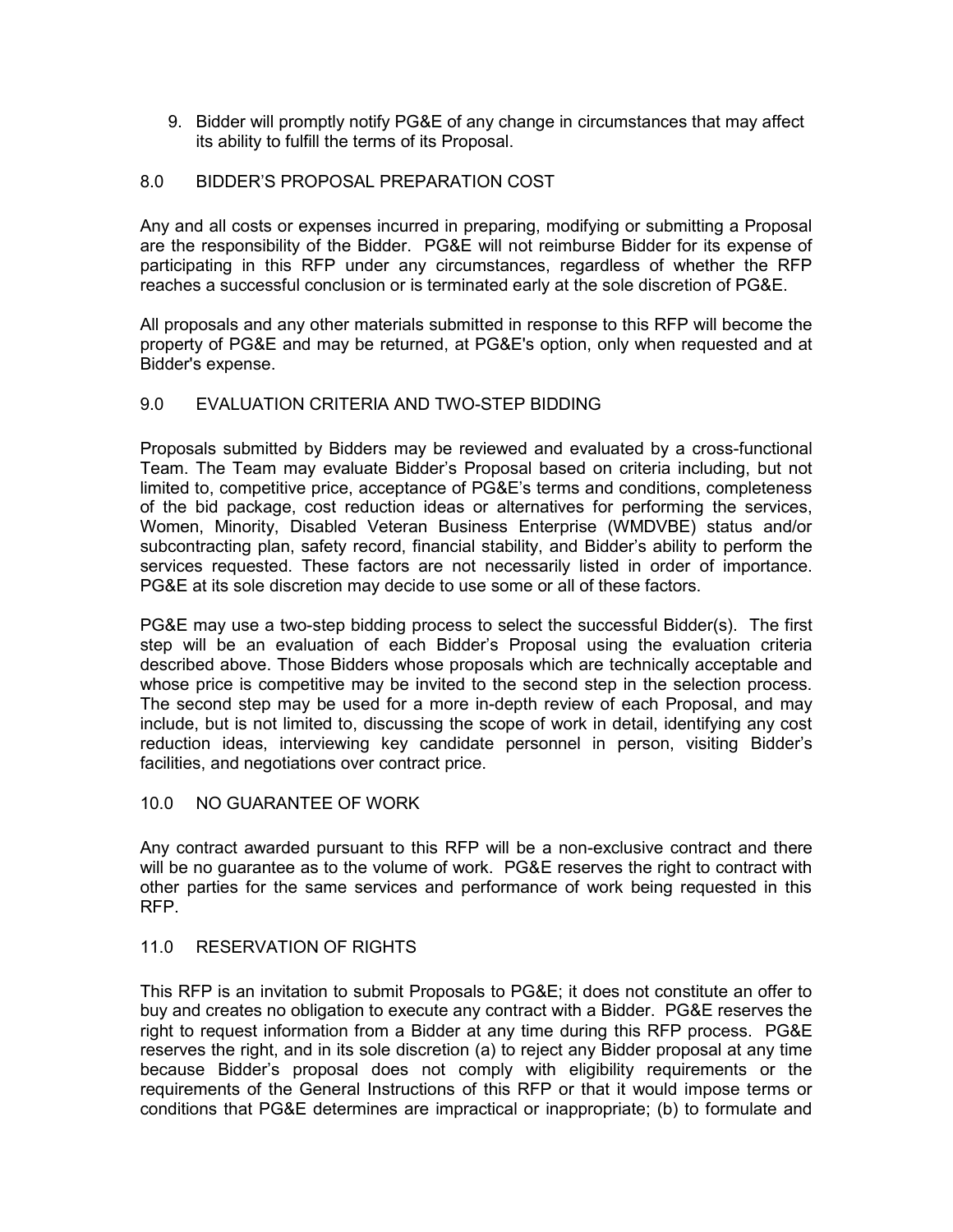

implement appropriate criteria for the evaluation and selection of Proposals; (c) to negotiate with any Bidder; (d) to modify this RFP as it deems appropriate to implement the RFP and to comply with applicable law or other direction provided by the CPUC; and (e) to terminate this RFP at the CPUC's direction.

In addition, PG&E reserves the right to either suspend or terminate this RFP at any time for any reason whatsoever. PG&E will not be liable in any way, by reason of such withdrawal, rejection, suspension, termination or any other action described in this paragraph to any person, including any Bidder, whether or not the Bidder has submitted a Proposal. In the event of termination of the RFP for any reason, PG&E will not reimburse the Bidder for any expenses incurred in connection with the RFP regardless of whether such Bidder's Proposal is selected, not selected, rejected, or disqualified.

## 12.0 BIDDER'S PROPRIETARY INFORMATION

This RFP and other data appended or related to it are the property of PG&E and are delivered only for the purpose of enabling each potential Bidder to prepare and submit a Proposal in response thereto. The information contained or referred to in these specifications or appended to them is confidential and proprietary to PG&E and shall be returned to PG&E if requested by PG&E. Bidders shall not disclose or release any information contained in this RFP for any other use or purpose without the prior written approval by PG&E. PG&E may disclose any part of a Bidder's response to the CPUC, Peer Review Group, or to any other authority or constituency, as required by its business. Bidder acknowledges that disclosure of its proposal may happen as described above as part of participating in this RFP.

## 13.0 LIMITATION OF REMEDIES

The Bidder expressly waives any and all other remedies, including, without limitation, compensatory and/or exemplary damages, restitution, injunctive relief, interest, costs, and/or attorneys' fees. Unless PG&E elects to do otherwise in its sole discretion, during the pendency of such a protest the RFP will continue as if the protest had not been filed, unless PG&E has elected to terminate the RFP.

## 14.0 SUPPLIER DIVERSITY STATEMENT

PG&E encourages companies interested in providing services to PG&E to support Supplier Diversity Purchasing through its purchasing and subcontracting practices.

In order for PG&E to include the Woman, Minority and Disabled Veteran Business Enterprise (WMDVBE) contractor or subcontractor in the Company's supplier diversity goals, the WMDVBE prime contractor or subcontractor must have a current verification by one of the following:

- CPUC's WMDVBE Clearinghouse (for woman- or minority-owned businesses); or
- Department of General Services (for disabled service veteran-owned businesses).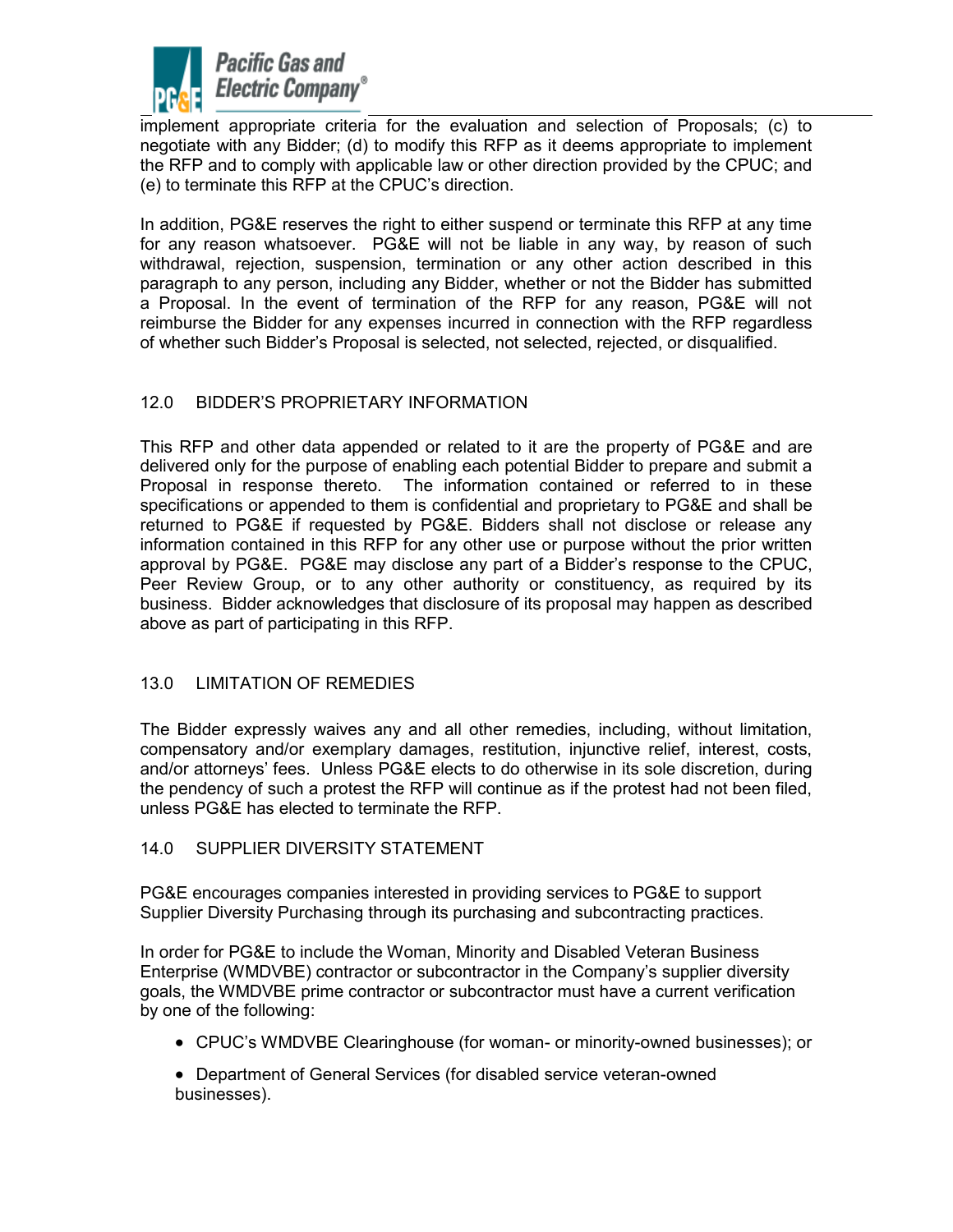Verification can also be from one of the following CPUC Clearinghouse comparable agencies:

- National Minority Supplier Development Council (NMSDC) or a regional affiliate
- Women's Business Enterprise National Council (WBENC) or a regional affiliate
- Small Business Administration

## **Supplier Diversity Sub-contracting Plan**

The successful Bidder(s) will agree to a subcontracting plan, as part of their contract, to support PG&E's commitment to utilize Diverse Suppliers as outlined below. The term subcontractor referred to in this plan applies to subcontractors that provide a service, and sub suppliers that provide material, parts, assemblies or components.

PG&E is subject to General Order (GO) 156 of the CPUC. GO 156 establishes goals for each utility to purchase a minimum of 21.5% of its goods and services from WMDVBEs or Diverse Suppliers. Furthermore, GO 156 sets the following sub-goals: 15% minority; 5% women, and 1.5% disabled veteran-owned business enterprises.

GO 156 requires each utility to establish and maintain a subcontracting program to encourage it's prime contractors to utilize Diverse subcontractors. GO 156 does not authorize or permit a utility to use set-asides, preferences, or quotas in administration of its WMDVBE program.

The successful Bidder will make good faith efforts to assist PG&E in meeting it's goals through the implementation of Bidder's subcontracting plan. Such good faith efforts will be measured in evaluating Bidder's proposal.

The successful Bidder will be requested to submit an enrollment form and utilize PG&E's Supplier Diversity Management System (SDMS) for on-line reporting of spend with WMDVBEs for reporting periods as specified by PG&E.

To assist you in any diversity subcontracting efforts, you may contact the PG&E contact to person requesting Supplier Diversity Representative's assistance or you may conduct your own searches through the WMDVBE Clearinghouse at http://www.cpuc.ca.gov/puc/supplierdiversity/clearing.htm

## 15.0 ENVIRONMENTAL STATEMENT

Environmental protection and enhancement is one of our fundamental corporate priorities as PG&E recognizes a sound environmental policy and sound business practices go hand in hand. PG&E expects companies interested in providing services to PG&E will contribute in the environmental arena by conducting all aspects of it's services in an environmentally sensitive manner, which maintains and, when feasible, improves the quality of the environment.

"At PG&E, we are committed to being an environmental leader and demonstrating this through our actions. We pledge to think creatively, work cooperatively and be resultsoriented in our environmental stewardship efforts." In alignment with our company environmental policy, PG&E expects our commitment to environmental stewardship to be reflected throughout our supply chain. We will work collaboratively and in partnership with our suppliers to encourage innovative and sustainable ideas, products, services and